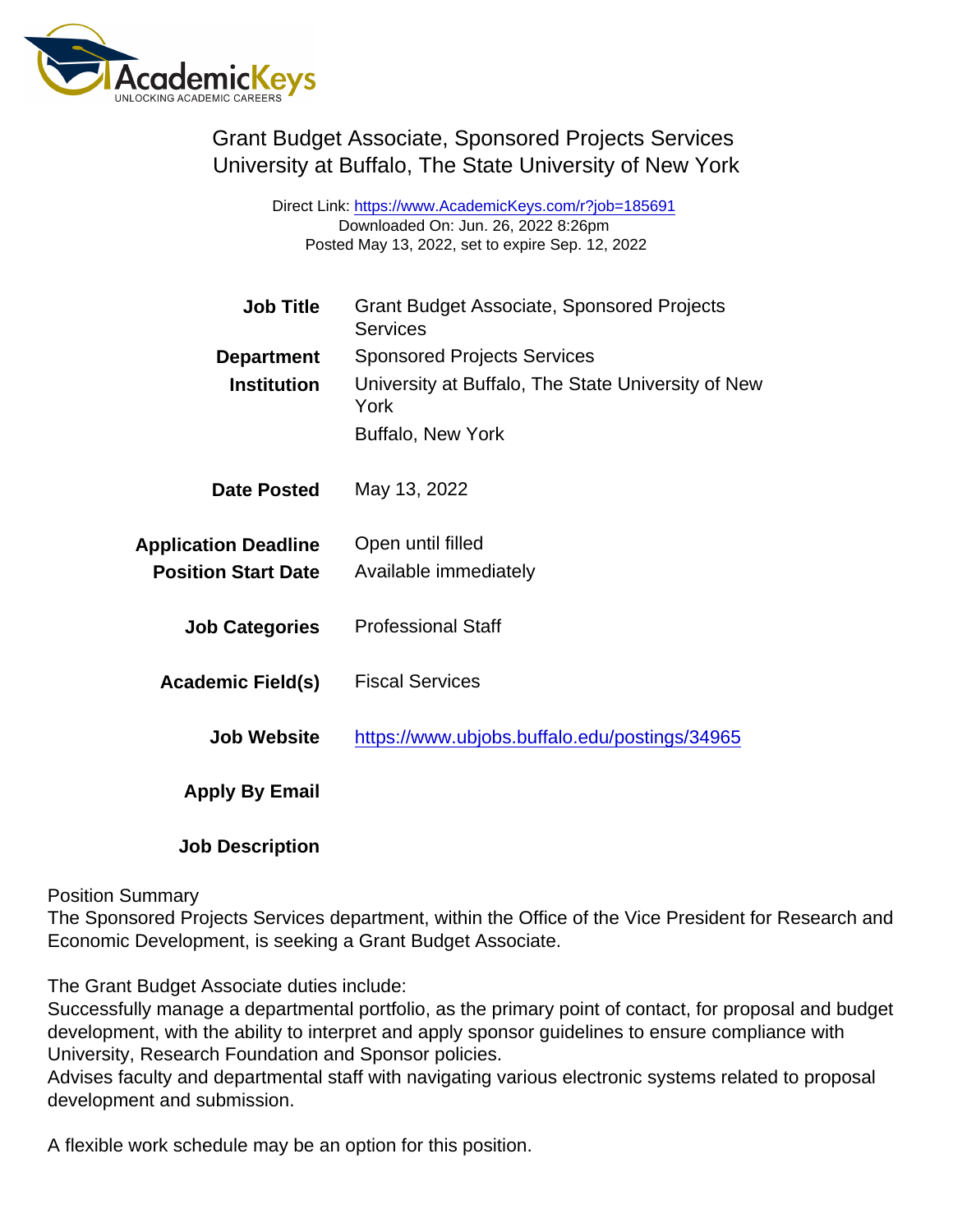# Grant Budget Associate, Sponsored Projects Services University at Buffalo, The State University of New York

Direct Link: <https://www.AcademicKeys.com/r?job=185691> Downloaded On: Jun. 26, 2022 8:26pm Posted May 13, 2022, set to expire Sep. 12, 2022

The Grant Budget Associate provides direct support to faculty and departments in proposal development for various types of funding from Federal, Non-Federal, State and Non-profit sponsors, ensuring that all submissions are fully compliant with University, Research Foundation, and sponsor policies. Time management, strong communication skills and the ability to remain confident and poised in a fast-paced environment are essential. Individuals in this role must be adept problem-solvers who are able to manage multiple projects and requests under strict deadlines.

The Grant Budget Associate has direct experience with budget development, reading and interpreting guidelines and has working knowledge of various sponsor electronic systems, such as research.gov, eRA Commons, Proposal Central or other sponsor portals.

This position requires the ability to work independently with little oversight, and to be timely with tasks and communication. This position must also be able to work collaboratively within SPS and to be an effective team member to accomplish both SPS and university goals.

#### Outstanding Benefits Package

Working at UB comes with benefits that exceed salary alone. There are personal rewards including comprehensive health and retirement plan options. We also focus on creating and sustaining a healthy mix of work, personal and academic pursuit – all in an effort to support your work-life effectiveness. Visit our benefits website to learn about our benefit packages.

#### About Sponsored Projects Services

The Sponsored Projects Services department manages and supports the research infrastructure, provides stewardship of external funding for researchers.

### About The University at Buffalo

The University at Buffalo (UB) is one of America's leading public research universities and a flagship of the State University of New York system, recognized for our excellence and our impact. UB is a premier, research-intensive public university dedicated to academic excellence. Our research, creative activity and people positively impact the world. Like the city we call home, UB is distinguished by a culture of resilient optimism, resourceful thinking and pragmatic dreaming that enables us to reach others every day. Visit our website to learn more about the University at Buffalo.

As an Equal Opportunity / Affirmative Action employer, the Research Foundation will not discriminate in its employment practices due to an applicant's race, color, religion, sex, sexual orientation, gender identity, national origin and veteran or disability status.

Minimum Qualifications